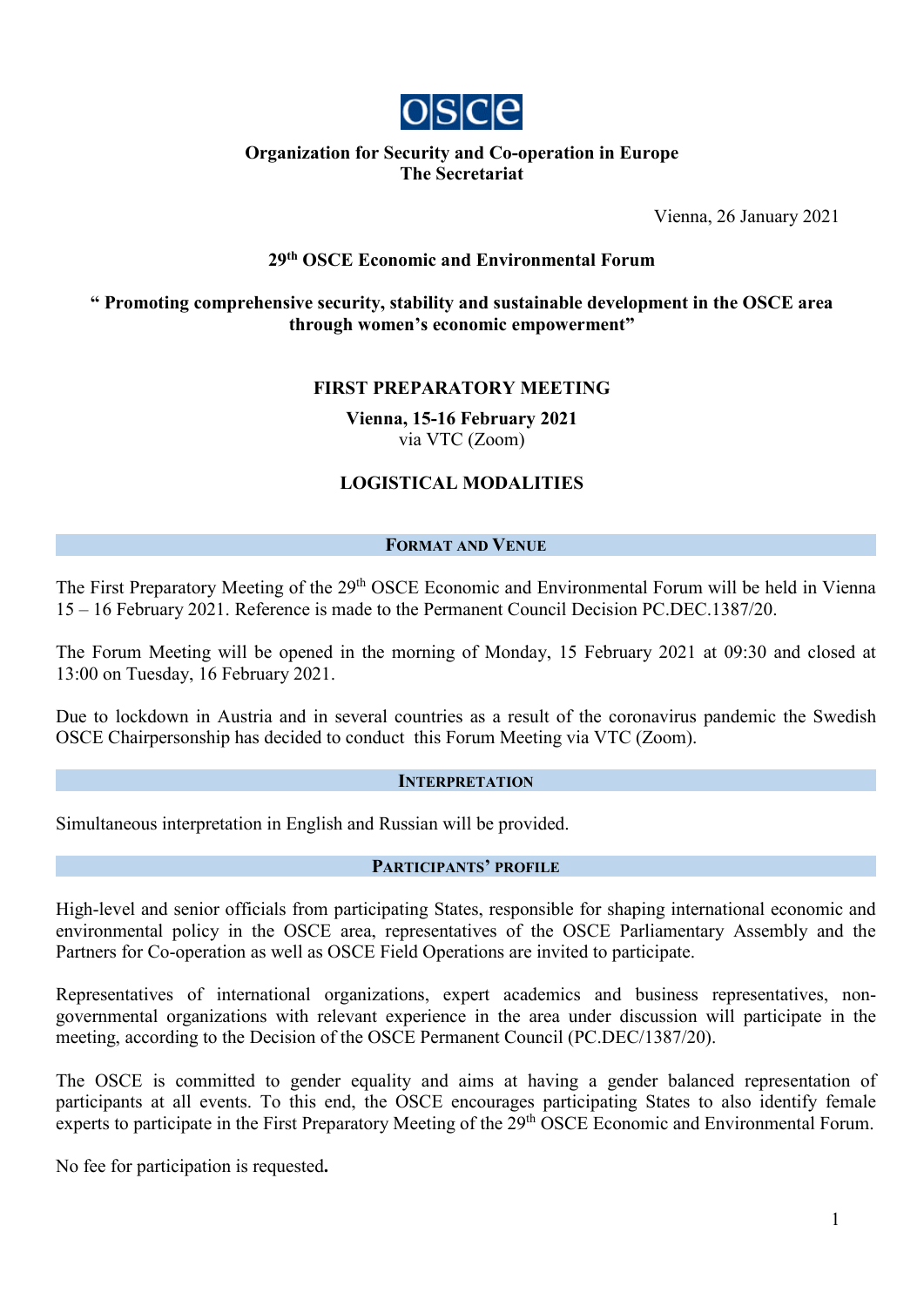### **ONLINE REGISTRATION**

Please note that only registered participants will be granted access to the different sessions.

*In case of interest* please contact the Office of the Co-ordinator of OSCE Economic and Environmental Activities (Email: [andrea.gredler@osce.org\)](mailto:andrea.gredler@osce.org) to **register** before the **deadline of Thursday, 11 February 2021 e.o.b.**

#### **PARTICIPATION VIA ZOOM**

The **Zoom link** will be provided to registered participants on **Friday, 12 February 2021 noon**.

For technical reasons, we kindly request to limit delegations to up to **6** accounts/delegation, which of course can be used as rotation to allow further representatives to attend and join via zoom according to the subject or the respective sessions.

When joining the Forum via **Zoom :**

It is **mandatory** for Delegates/Participants to **log in with**:

⇒ **Participating States and Partners for Co-operation:** 

3-letter [ISO-3166a](http://mail.eventsairmail.com/ls/click?upn=FckoALiza-2FS8G80J35nx-2FSDUMRnGFkwrzQ5GDREJv7-2F6X5gxDzEaZHwH4cJqT3oUbYqrrX2TC-2FBMlS1Gh2wxQg-3D-3DEHjD_d7nvhjp3mpBG6dZlNCdBd-2BFZxIyhRpPvbrnpx3U2jkjk0xonhsIWbM2QprugkkNPSOZY1HhV04KMH8rXMHzAPOI3R-2FIR-2BtW95Y15vxjJwxSYEw9Riz35xTLaBznPwJMIX7ydoLOQs4LUE4htr01bUPvrDWK5LPmPVacRvzb7y7Rn7CWiZEh2R3F-2FY9naQ-2B6ysMAKwz0P1XMpw4uhBndLMonooEnyBn-2BWGvPO-2F-2F6e47zqvd6PhDGWmq6d1d-2F-2FsjrWOnmYeOQEsRSg81LAntS1JqYA9cJ7UHrTwT5HY41BJE72TcpH-2Fg2tpqg9Ys1cGQI5FGrsDd-2F6ES9e5bzMjVyBKw-3D-3D)bbreviation of country name, f.i. ALB, UKR, AUT, DEU, etc. and add first and last name: e.g. DEU, Jann-Einar Schultz.

- ⇒ **International Organizations** Please use your official abbreviation e.g. UNHCR, CoE, ICRC etc and add your first and last name e.g. IACA, Hermann Meier.
- ⇒ **NGOs, Civil Society, Business, Academics:**

Please use a very obvious abbreviation not longer than 6 digits for your entity/affiliation and add your first and last name: **:** e.g. University of Vienna, UniVie, Sonja Rattmann, Western Untion, e.g WesUni, Guenther Ziehmann.

A guide on how to follow meetings via Zoom is annexed hereto.

⇒ *Please ensure that Zoom application is downloaded to/available on a respective device* **for the possibility to use interpretation function,** *which the web version does not provide***.**

**The sessions can be joined 15 minutes before** the indicated starting time. Participants are requested to log in early or at least 15 minutes in advance in order for their credentials to be checked prior to the start of the respective session.

All participants should ensure that **their microphone is muted and their camera disabled at all times**, except when taking the floor.

Participants are encouraged **to use a cabled (ethernet) connection** to their computer when joining the meeting and **wear a USB headset with in-built microphone** when making their statements.

This will significantly enhance the audio quality of the meeting and help facilitate the English and Russian interpretation.

The Chairperson will deliver brief introductory remarks at the beginning of each session. Following this intervention, the Chairperson will invite keynote speakers to deliver their presentations.

Following the presentations of the keynote speakers, the Chairperson opens the floor for contributions by participants. They will announce the name of the delegation or organization to which the floor will be given, according to the speakers' list (see related paragraphe below). The delegation or organization should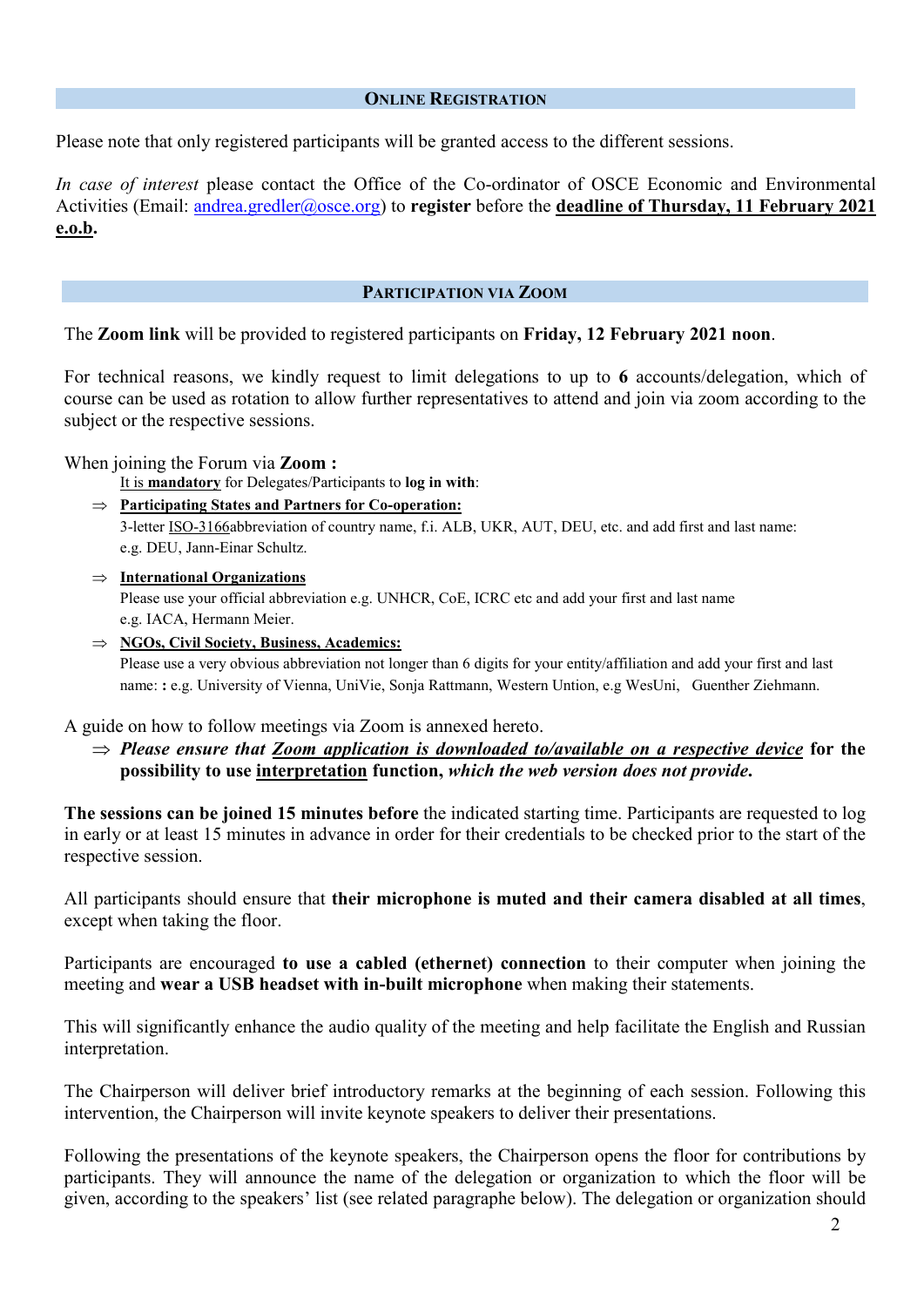then proceed to unmute itself and activate its camera if applicable.

Following the intervention, the delegation or organization should mute itself and hand the floor back to the Chairperson. This process is repeated for each delegation or organization that is given the floor.

In case of technical problems (e.g. unmuting function not working for a delegate who wishes to intervene, etc.), participants should use the **Chat** function in zoom or send an email all three e-mail addresses: [Christian.ruehrig@osce.org,](mailto:Christian.ruehrig@osce.org) [Juergen.weilguny@oce.org,](mailto:Juergen.weilguny@oce.org) [Gerald.kosobud@osce.org.](mailto:Gerald.kosobud@osce.org)

# **LIST OF SPEAKERS/PARTICIPATING IN DISCUSSION TIMES**

Participants will have full audio&video access and be able to request the floor and deliver their statements.

**Participants are kindly requested to register to the speaker's list in advance** by sending their request to **MAU-at@osce.org** until Friday, 12 February 2021 CoB.

**Ad hoc request to take the floor during the Forum** should be made by using the **Chat** function in Zoom. If using the Chat function, *please clearly indicate* "Country /FO /Institution, name, wishes to take the floor".

# **DOCUMENT DISTRIBUTION**

The Organizers invite participants to submit any statement and written contributions they may have to Conference Services [\(documents@osce.org\)](mailto:documents@osce.org) and preferably in advance in order to facilitate interpretation during the oral statement.

All documents of the Forum Meeting will be distributed on the Delegate Website and published on the Forum website: [https://www.osce.org/event/29th\\_eef\\_prep1](https://www.osce.org/event/29th_eef_prep1)

### **TECHNICAL SUPPORT FOR SPEAKERS**

Detailed guidelines for speakers are provided by individual correspondence.

**Speakers** are kindly requested to send a **short bio** (with photo) and an **electronic copy of their presentation in advance** to the Office of the Co-ordinator of OSCE Economic and Environmental Activities **no later than by Monday, 8 February 2021** to:

**Mr. Dario Krasniqi**, Email: [Dario.Krasniqi@osce.org](mailto:Dario.Krasniqi@osce.org)

and Mr. Maksym Mishalov Dragunov, Email: [Maksym.MishalovDragunov@osce.org](mailto:Maksym.MishalovDragunov@osce.org)

The speakers are invited to join a Zoom test session the week ahead of the Forum Meeting to check their video and audio connectivity.